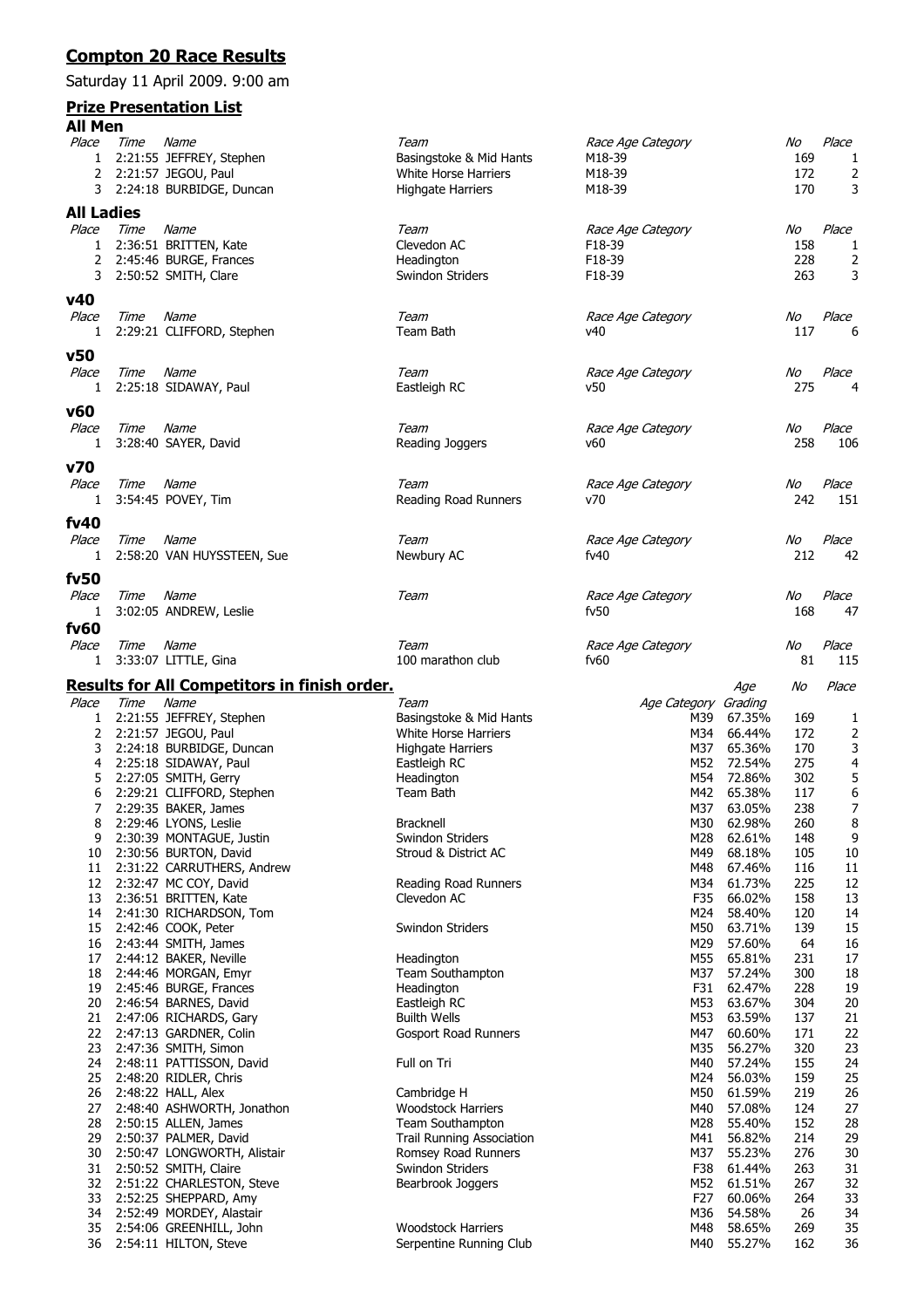| 37  | 2:54:41 MOWAT, Kevin             | <b>Bitton Road Runners</b>       | M51   | 59.85%     | 175 | 37  |
|-----|----------------------------------|----------------------------------|-------|------------|-----|-----|
| 38  | 2:54:53 HARWOOD, Andrew          | Fell Runners Association         | M44   | 56.65%     | 253 | 38  |
|     |                                  |                                  |       |            |     |     |
| 39  | 2:55:22 MOORE, Andrew            | Reading Road Runners             | M49   | 58.68%     | 167 | 39  |
| 40  | 2:55:56 ELMES, Mike              | Totton                           | M26   | 53.61%     | 317 | 40  |
| 41  | 2:57:45 EDWARDS, Shaun           |                                  | M40   | 54.16%     | 322 | 41  |
| 42  | 2:58:20 VAN HUYSSTEEN, Sue       | Newbury AC                       | F44   | 61.82%     | 212 | 42  |
| 43  | 2:58:39 PRIOR, Tracey            | Abingdon Amblers                 | F47   | 63.32%     | 221 | 43  |
|     |                                  |                                  |       |            |     |     |
| 44  | 2:58:49 GALLAGHER, Spencer       |                                  | M37   | 52.74%     | 215 | 44  |
| 45  | 2:59:18 BIRCH, Christopher       | <b>Woodstock Harriers</b>        | M43   | 54.86%     | 252 | 45  |
| 46  | 2:59:59 MANN, Andrea             | Garden City Runners              | F36   | 57.53%     | 313 | 46  |
| 47  | 3:02:05 ANDREW, Leslie           |                                  | F50   | 63.81%     | 168 | 47  |
|     |                                  |                                  |       |            |     |     |
| 48  | 3:02:10 RUMARY, Brian            | Eastleigh RC                     | M56   | 59.84%     | 270 | 48  |
| 49  | 3:02:20 CARPENTER, JOHN          |                                  | M46   | 55.16%     | 173 | 49  |
| 50  | 3:02:21 BRENT, Eduardo           |                                  | M18   | 51.72%     | 324 | 50  |
| 51  | 3:02:28 KNAPPETT, Michael        |                                  | M29   | 51.69%     | 113 | 51  |
| 52  |                                  | Cambridge H                      | F49   | 63.10%     | 217 | 52  |
|     | 3:02:30 GUEST, Helen             |                                  |       |            |     |     |
| 53  | 3:04:21 HOWELL, Steve            | <b>Woodstock Harriers</b>        | M49   | 55.82%     | 147 | 53  |
| 54  | 3:04:22 HOWELL, Gillian          | Woodstock Harriers               | F47   | 61.35%     | 146 | 54  |
| 55  | 3:04:38 WAGLAND, Gareth          | Purple patch                     | M44   | 53.66%     | 109 | 55  |
| 56  | 3:05:39 MCCARTHY, Emmett         | <b>Totton Running Club</b>       | M40   | 51.85%     | 299 | 56  |
|     |                                  |                                  |       |            |     |     |
| 57  | 3:05:56 LEWINGTON, Tony          |                                  | M56   | 58.63%     | 164 | 57  |
| 58  | 3:06:12 BYRNE, Kevin             | Headington                       | M56   | 58.55%     | 310 | 58  |
| 59  | 3:06:48 GRIFFITHS, Paul          | Didcot Runners                   | M45   | 53.43%     | 143 | 59  |
| 60  | 3:06:48 READE, Kirsty            | Didcot Runners                   | F36   | 55.43%     | 226 | 60  |
|     |                                  |                                  | F27   | 55.02%     | 289 | 61  |
| 61  | 3:08:13 WALSH, Emily             | <b>Westbury Harriers</b>         |       |            |     |     |
| 62  | 3:08:29 BILLINGTON, Warren       |                                  | M36   | 50.04%     | 251 | 62  |
| 63  | 3:08:29 GEFFEN, Lisa             |                                  | F35   | 54.94%     | 246 | 63  |
| 64  | 3:08:47 MALKIN, Alayne           | <b>Trail Running Association</b> | F55   | 64.53%     | 131 | 64  |
| 65  |                                  | Orpington RR                     | F47   | 59.87%     | 306 | 65  |
|     | 3:08:57 WICKS, Kay               |                                  |       |            |     |     |
| 66  | 3:09:00 WEAVILL, Heather         | Team Bath                        | F41   | 56.90%     | 122 | 66  |
| 67  | 3:09:53 CLACK-LYONS, Richard     |                                  | M31   | 49.67%     | 111 | 67  |
| 68  | 3:09:58 KNOPP, Dave              | <b>Didcot Runners</b>            | M50   | 54.59%     | 160 | 68  |
| 69  | 3:10:06 HARRISON, Gill           | Trail Running Association        | F55   | 64.08%     | 309 | 69  |
|     |                                  |                                  |       |            |     |     |
| 70  | 3:10:30 CHISHOLM, Barry          |                                  | M50   | 54.44%     | 305 | 70  |
| 71  | 3:10:54 LOCKETT, Jeremy          | Maidenhead                       | M50   | 54.32%     | 37  | 71  |
| 72  | 3:11:09 LOCKETT, Carolyn         | Maidenhead                       | F49   | 60.24%     | 38  | 72  |
| 73  | 3:11:24 BAILEY, Emma-Jayne       |                                  | F35   | 54.10%     | 243 | 73  |
| 74  |                                  | Serpentine Running Club          | M59   | 58.51%     | 128 | 74  |
|     | 3:11:24 STONE, John              |                                  |       |            |     |     |
| 75  | 3:12:12 MCQUEEN, Toni            | Reading Road Runners             | F54   | 62.77%     | 321 | 75  |
| 76  | 3:12:22 HINES, Stuart            | Eastleigh RC                     | M57   | 57.17%     | 280 | 76  |
| 77  | 3:12:23 DIAPER, Jon              | Eastleigh RC                     | M50   | 53.90%     | 277 | 77  |
| 78  | 3:12:24 FRANCESCHINI, P. Daniele | Eastleigh RC                     | M55   | 56.17%     | 285 | 78  |
|     |                                  |                                  |       |            |     |     |
| 79  | 3:13:33 ST.GEORGE CAREY, Richard |                                  | M50   | 53.58%     | 244 | 79  |
| 80  | 3:13:56 TREADWELL, Robert        |                                  | M40   | 49.64%     | 23  | 80  |
| 81  | 3:14:19 HUXLEY, Linda            | Bearbrook Joggers                | F53   | 61.50%     | 266 | 81  |
| 82  | 3:15:29 GREGORY, Trevor          | Team Southampton                 | M48   | 52.24%     | 151 | 82  |
|     |                                  |                                  |       |            |     |     |
|     | 83 3:15:38 FERRIS, Chantelle     | Bracknell                        |       | F34 52.93% | 259 | 83  |
| 84  | 3:15:39 ROBERTS, John            | <b>Bracknell Forest</b>          |       | M52 53.87% | 130 | 84  |
| 85  | 3:16:17 SINGER, Lucia            | White Horse Harriers             | F38 I | 53.49%     | 274 | 85  |
| 86  | 3:16:18 ROBERTS, David           | White Horse Harriers             | M30   | 48.05%     | 288 | 86  |
|     |                                  |                                  |       |            |     |     |
| 87  | 3:16:19 PEEL, Kathryn            |                                  | F44   | 56.16%     | 129 | 87  |
| 88  | 3:16:45 PINCOCK, Andy            |                                  | M46   | 51.11%     | 271 | 88  |
| 89  | 3:17:04 GIBBONS, Andrew          | <b>Westbury Harriers</b>         | M43   | 49.92%     | 292 | 89  |
| 90  | 3:17:08 FALCUS, Brett            |                                  | M36   | 47.84%     | 222 | 90  |
| 91  | 3:17:17 SKIDMORE, Nik            |                                  | M38   | 48.12%     | 35  | 91  |
|     |                                  | <b>Westbury Harriers</b>         |       |            |     |     |
| 92  | 3:19:05 PRICE, Sandra            |                                  | F36   | 52.01%     | 278 | 92  |
| 93  | 3:20:23 OWEN, James              |                                  | M28   | 47.07%     | 65  | 93  |
| 94  | 3:21:10 THOMAS, Matthew          |                                  | M37   | 46.88%     | 104 | 94  |
| 95  | 3:21:18 MASSI, Leme              |                                  | F28   | 51.44%     | 297 | 95  |
| 96  | 3:22:01 STEVENS, Matt            | <b>ARFC</b>                      | M51   | 51.75%     | 93  | 96  |
|     |                                  |                                  |       |            |     |     |
| 97  | 3:22:52 ALLEN, Martin            | Headington                       | M47   | 49.95%     | 134 | 97  |
| 98  | 3:23:34 SOLMS, Martin            | Reading Road Runners             | M37   | 46.33%     | 25  | 98  |
| 99  | 3:25:32 KNOWLES, Harriet         |                                  | F34   | 50.38%     | 227 | 99  |
| 100 | 3:26:23 SHARP, Stuart            |                                  | M38   | 46.00%     | 1   | 100 |
|     |                                  | Headington                       | M44   | 47.75%     | 236 |     |
| 101 | 3:27:27 BAILEY, Frank            |                                  |       |            |     | 101 |
| 102 | 3:27:31 NOTTIDGE, Vincent        |                                  | M47   | 48.83%     | 245 | 102 |
| 103 | 3:27:33 CLARKE, Ian              | Stourbridge                      | M54   | 51.63%     | 108 | 103 |
| 104 | 3:27:46 VARNEY, Kevin            | Reading Road Runners             | M41   | 46.66%     | 103 | 104 |
| 105 | 3:28:26 BOLTON, Simon            | <b>Compton Harriers</b>          | M47   | 48.62%     | 291 | 105 |
|     |                                  |                                  |       |            |     |     |
| 106 | 3:28:40 SAYER, David             | Reading Joggers                  | M61   | 54.69%     | 258 | 106 |
| 107 | 3:28:53 AYLOTT, Wayne            | Garden City Runners              | M44   | 47.43%     | 307 | 107 |
| 108 | 3:29:02 BULEY, Rona              | Eastleigh RC                     | F53   | 57.17%     | 316 | 108 |
| 109 | 3:29:06 HIND, Stephen            |                                  | M50   | 49.59%     | 218 | 109 |
|     |                                  |                                  | M50   | 49.12%     | 138 |     |
| 110 | 3:31:08 BEDBROOK, Michael        |                                  |       |            |     | 110 |
| 111 | 3:32:06 HELLIWELL, Martin        | Reading Road Runners             | M49   | 48.51%     | 203 | 111 |
| 112 | 3:32:18 HAUGHTON, Louise         | <b>Totton Running Club</b>       | F23   | 48.78%     | 273 | 112 |
| 113 | 3:32:37 DAVIS, Jim               | Herts Phoenix                    | M61   | 53.67%     | 132 | 113 |
| 114 | 3:32:56 AUSTIN, Patrick          | Cambridge H                      | M42   | 45.86%     | 281 | 114 |
|     |                                  |                                  |       |            |     |     |
| 115 | 3:33:07 LITTLE, Gina             | 100 marathon club                | F63   | 62.27%     | 81  | 115 |
|     | 116 3:33:13 BIRLEY, Adam         |                                  | M28   | 44.24%     | 153 | 116 |
| 117 | 3:33:18 ASHTON, Lindsay          | <b>Totton Running Club</b>       | F24   | 48.55%     | 272 | 117 |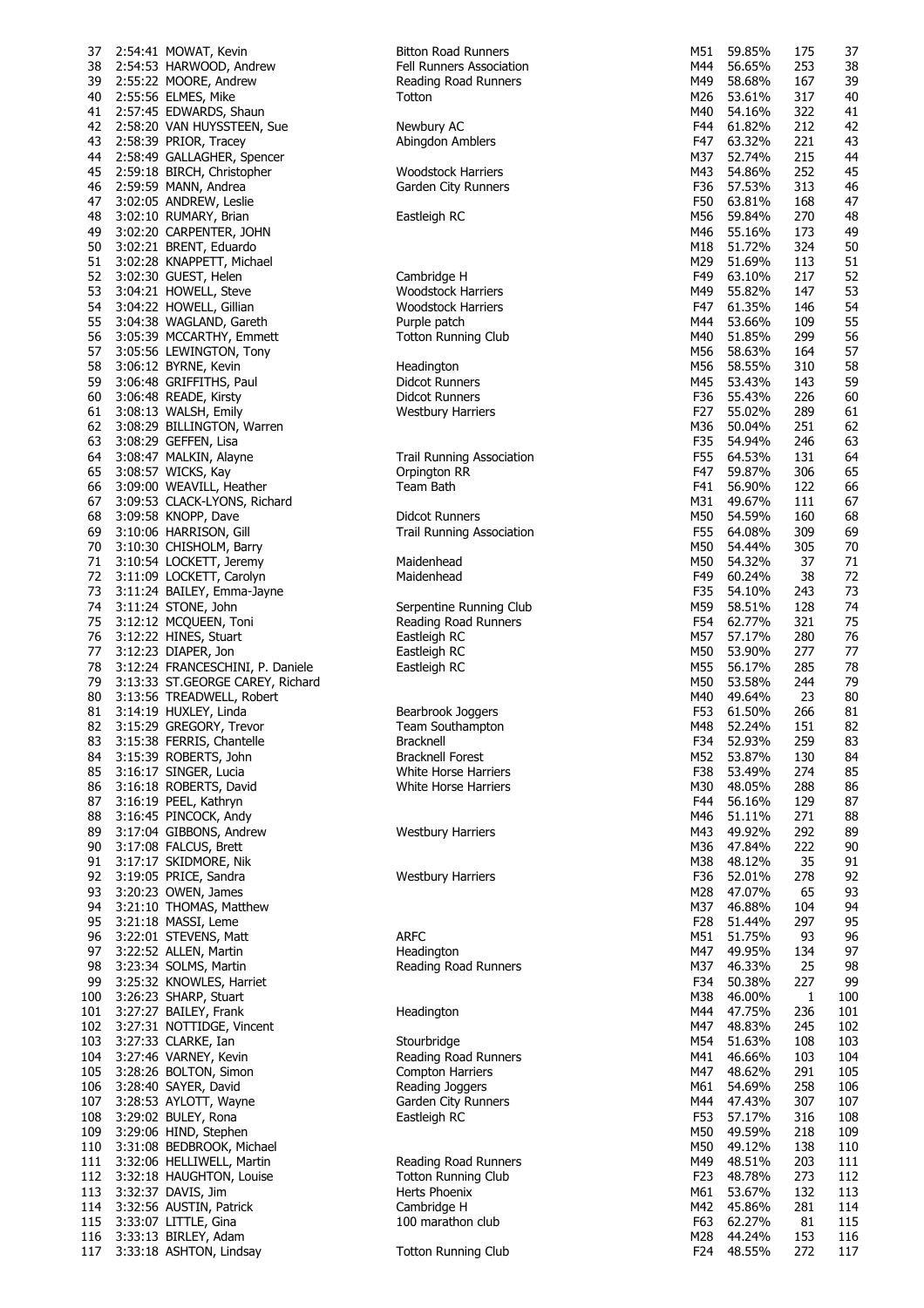| 118 | 3:33:56 FISCHER, Marie-Anne      | Headington                       | F48 | 53.35%     | 301 | 118 |
|-----|----------------------------------|----------------------------------|-----|------------|-----|-----|
| 119 | 3:34:30 BARNES, Richard          | Road Runners Club                | M51 | 48.74%     | 121 | 119 |
| 120 | 3:34:37 SIMPSON, Jon             | Reading Road Runners             |     | M34 43.95% | 294 | 120 |
| 121 | 3:34:56 MITCHELL, Tim            | Swindon Striders                 | M39 | 44.47%     | 80  | 121 |
| 122 | 3:35:04 USHER, Octavia           | <b>Compton Harriers</b>          | F35 | 48.15%     | 295 | 122 |
| 123 | 3:35:35 CHRISTOPHER, John        | <b>Woodstock Harriers</b>        | M50 | 48.10%     | 127 | 123 |
| 124 | 3:35:51 KEANE, Jacinta           |                                  | F30 | 47.97%     | 165 | 124 |
| 125 | 3:36:26 THEVENET - SMITH, Ramona | <b>Woking AC</b>                 | F49 | 53.20%     | 216 | 125 |
| 126 | 3:36:59 SMITH, Philip A          |                                  | M42 | 45.00%     | 303 | 126 |
| 127 | 3:37:12 READ, Richard            | Eastleigh RC                     | M55 | 49.75%     | 141 | 127 |
| 128 | 3:37:58 WEBSTER, Claire          |                                  |     | F24 47.51% | 235 | 128 |
| 129 | 3:39:00 SNOW, Andy               | Sandhurst Joggers                | M32 | 43.07%     | 66  | 129 |
| 130 | 3:40:50 NAGELE, Christian        |                                  | M36 | 42.71%     | 150 | 130 |
| 131 | 3:40:53 SANDERS, Graham          | Bearbrook Joggers                | M62 | 52.18%     | 149 | 131 |
| 132 | 3:41:32 BURCH, Heather           | Newbury AC                       | F56 | 55.55%     | 204 | 132 |
| 133 | 3:41:32 COXHEAD, Julie           | Newbury AC                       | F50 | 52.45%     | 265 | 133 |
| 134 | 3:41:47 COEY, Steve              | Red Rose Roadrunners             | M53 | 47.91%     | 107 | 134 |
| 135 | 3:41:58 GORDON, Steven           |                                  | M39 | 43.06%     | 63  | 135 |
| 136 | 3:43:11 JONES, Debbie            |                                  | F38 | 47.04%     | 262 | 136 |
| 137 | 3:43:48 FISHER, Philip           | Civil Service Runners and Riders | M53 | 47.48%     | 298 | 137 |
| 138 |                                  |                                  | M0  | 41.87%     | 166 | 138 |
|     | 3:45:15 GAFFNEY, David           |                                  |     |            |     |     |
| 139 | 3:45:38 BARKER, Jackie           | Lingfield RC                     | F50 | 51.49%     | 50  | 139 |
| 140 | 3:45:42 WINDLE, Nik              | Vegetarian Cycling & A.C.        | M46 | 44.56%     | 211 | 140 |
| 141 | 3:49:17 LAMBERT, Nigel           | Alcester RC                      | M65 | 51.79%     | 201 | 141 |
| 142 | 3:49:48 DYKES, Rita              | Reading Road Runners             | F63 | 57.75%     | 256 | 142 |
| 143 | 3:50:01 HANCOX, Charlotte        | Tri Sport Epping                 | F36 | 45.02%     | 323 | 143 |
| 144 | 3:50:32 HOLLOWAY, Adrian         | <b>Forest Frolickers</b>         | M49 | 44.64%     | 48  | 144 |
| 145 | 3:51:31 CARR, David              | London Heathside                 | M27 | 40.74%     | 261 | 145 |
| 146 | 3:51:55 ADLARD, Jane             | Stubbington Green Runners        | F40 | 45.99%     | 154 | 146 |
| 147 | 3:51:56 SMITH, Malc              | Eastleigh RC                     | M45 | 43.03%     | 156 | 147 |
| 148 | 3:52:24 MOSCROP, David           | Garden City Runners              | M50 | 44.62%     | 311 | 148 |
| 149 | 3:52:24 HEWITT, Paula            | Elmbridge                        | F37 | 44.81%     | 209 | 149 |
| 150 | 3:52:24 HEWITT, Tony             | Ironhead racing                  | M47 | 43.60%     | 210 | 150 |
| 151 | 3:54:45 POVEY, Tim               | Reading Road Runners             | M73 | 55.59%     | 242 | 151 |
| 152 | 3:55:52 BARNES, Zoe              | Reflex Runners                   | F31 | 43.90%     | 237 | 152 |
| 153 | 3:57:09 MACNAB, Sheila           |                                  | F52 | 49.92%     | 126 | 153 |
| 154 | 3:59:20 AMBLER, Jane             | Razzers Runners Cheshire         | F25 | 43.27%     | 314 | 154 |
| 155 | 4:01:40 SWIFT, Ted               | Lingfield RC                     | M60 | 46.77%     | 140 | 155 |
| 156 | 4:03:21 HARRISON, Tom            | Mynydd Du                        | M72 | 52.94%     | 224 | 156 |
| 157 | 4:05:35 HARTWICH, Katja          |                                  | F28 | 42.16%     | 296 | 157 |
| 158 | 4:14:18 SMITH, Tracy             |                                  | F37 | 40.96%     | 319 | 158 |
| 159 | 4:26:36 NOLAN, Simon             |                                  | M30 | 35.38%     | 36  | 159 |
| 160 | 4:27:31 JOHNSON, Michael         |                                  | M21 | 35.26%     | 157 | 160 |
| 161 | 4:29:11 MORRIS, Pete             | 100 marathon club                | M53 | 39.48%     | 112 | 161 |
| 162 | 4:36:24 JOHNSON, Jonathon        |                                  | M18 | 34.12%     | 115 | 162 |
| 163 | 4:57:41 PAYNE, Janet             | Headington                       | F53 | 40.14%     | 223 | 163 |
|     | 164 4:58:05 LAWSON-SMITH, Maxine | Road Runners Club                |     | F45 37.30% | 247 | 164 |
| 165 | 4:58:06 BYSOUTH, Vanessa         |                                  |     | F44 36.98% | 234 | 165 |
| 166 | 4:58:08 LAWSON-SMITH, Steve      | Road Runners Club                | M43 | 32.99%     | 248 | 166 |
| 167 | 4:58:09 AVERY, Joe               | Herts Phoenix AC                 | M52 | 35.35%     | 233 | 167 |
| 168 | 5:42:56 BRAWN, Trevor            | Chiltern Harriers AC             | M59 | 32.65%     | 315 | 168 |
| 169 | 5:52:08 STOREY, Pam              | 100 marathon club                | F60 | 36.43%     | 28  | 169 |
| 170 | 6:22:43 BROOKE, Flora            | Yeovil Town RRC                  | F56 | 32.16%     | 290 | 170 |
| 171 | 6:22:43 BROOKE, Orlando          | Yeovil Town RRC                  | M25 | 24.64%     | 163 | 171 |
|     |                                  |                                  |     |            |     |     |

There were 171 finishers in the All Competitors category.

## **Result of the Mixed Teams team competition.**

(3 competitors per team. Based on cumulative position.)

|       | 1 : Headington   |                       |                   | Race | Race |
|-------|------------------|-----------------------|-------------------|------|------|
| Place | Time             | Name                  | Race Age Category |      |      |
| 5     | 2:27:05          | SMITH, Gerry          | v50               | 302  | 5    |
| 17    | 2:44:12          | <b>BAKER, Neville</b> | v50               | 231  | 17   |
| 19    | 2:45:46          | <b>BURGE, Frances</b> | F18-39            | 228  | 19   |
| 41    | 7:57:03          | Totals                |                   |      |      |
|       |                  | 2: Swindon Striders   |                   | Race | Race |
| Place | Time             | Name                  | Race Age Category |      |      |
| 9     | 2:30:39          | MONTAGUE, Justin      | M18-39            | 148  | 9    |
| 15    | 2:42:46          | COOK, Peter           | v50               | 139  | 15   |
| 31    | 2:50:52          | SMITHL, Claire        | F18-39            | 263  | 31   |
| 55    | 8:04:17 Totals   |                       |                   |      |      |
|       | 3 : Eastleigh RC |                       |                   | Race | Race |
| Place | Time             | Name                  | Race Age Category |      |      |
| 4     | 2:25:18          | SIDAWAY, Paul         | ν50               | 275  | 4    |
| 18    | 2:46:54          | BARNES, David         | v50               | 304  | 20   |
| 40    | 3:02:10          | RUMARY, Brian         | ν50               | 270  | 48   |
| 72    | 8:14:22 Totals   |                       |                   |      |      |